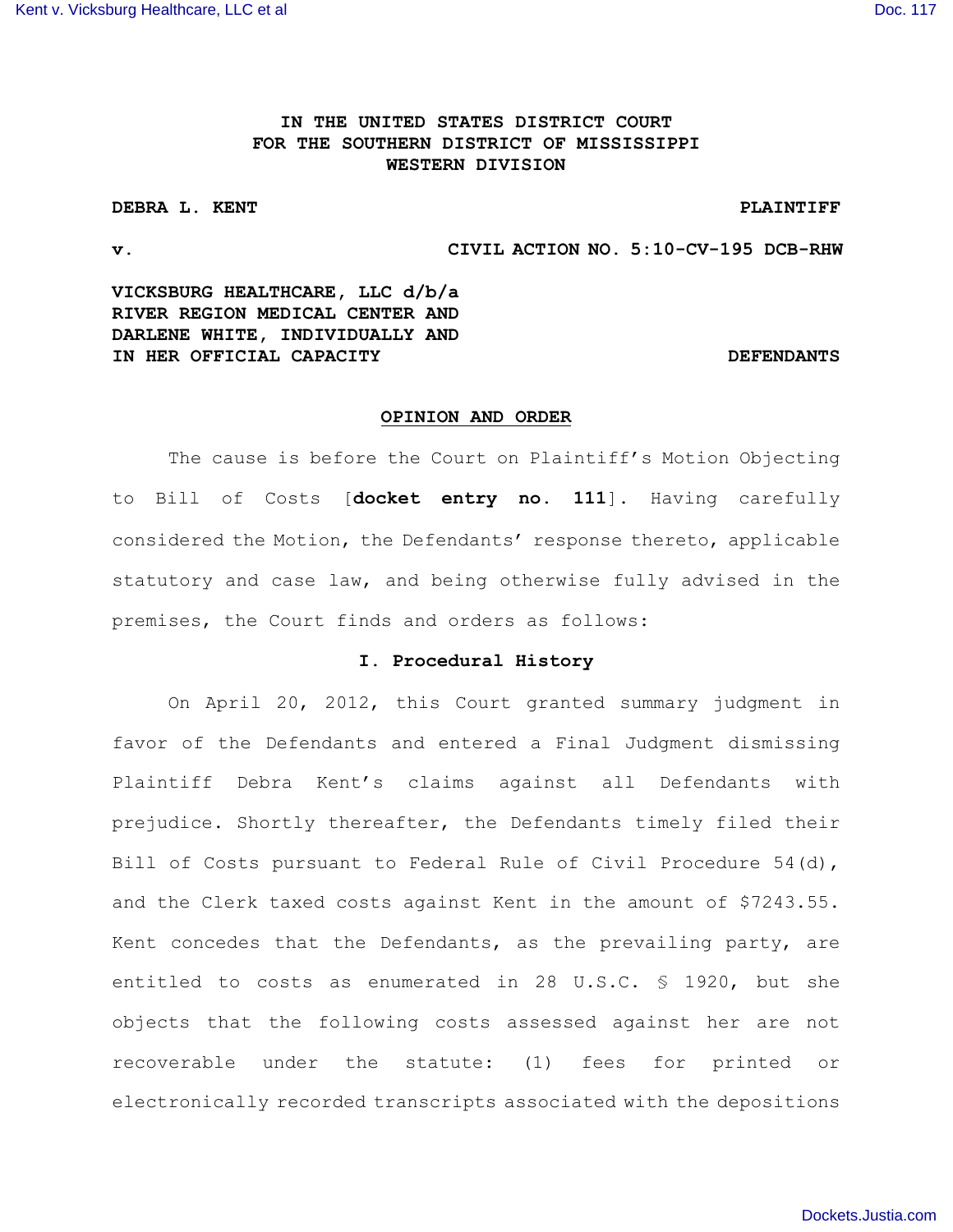taken in this case, (2) fees for printed transcripts associated with the Court's April 11, 2012 hearing, (3) fees for making or obtaining copies of her prior employment discrimination lawsuit and Mississippi Department of Employment Security (MDES) file. See 28 U.S.C. § 1920.<sup>1</sup>

#### **II. Analysis**

*Depositions of Debra Kent, Dr. Veena Shenoy, Darlene White, Hal Harrington, Vance Reynolds, and Rebecca Columbus*

First, Kent objects to paying the Defendants' costs associated with her own deposition, as well as the depositions of Dr. Veena Shenoy, Defendant Darlene White, Hal Harrington, Vance Reynolds, and Rebecca Columbus, because the Defendants failed to show "what portions" were actually used in this case. See Pl.'s Objection to Bill of Costs  $\mathbb I$  5 (citing S. Surgery Ctr., LLC v. Fid. & Guar. Ins., 2008 WL 5272093, at \*2 (S.D. Miss. Dec. 17, 2008)). As an initial matter, it is not the law in this jurisdiction that a prevailing party must indicate what specific portions of a deposition were actually used to justify the deposition's necessity to the case. The Court in Southern Surgery Center merely stated that identifying which specific portions of a deposition were used in the case would have aided it in determining the deposition's necessity. Surgery Ctr., LLC v. Fid. & Guar. Ins., 2008 WL 5272093, at \*2 (S.D. Miss. Dec. 17, 2008). The general rule, as stated in

 $1$  Kent does not object to each cost's quantum, which is supported by receipts filed by the Defendants.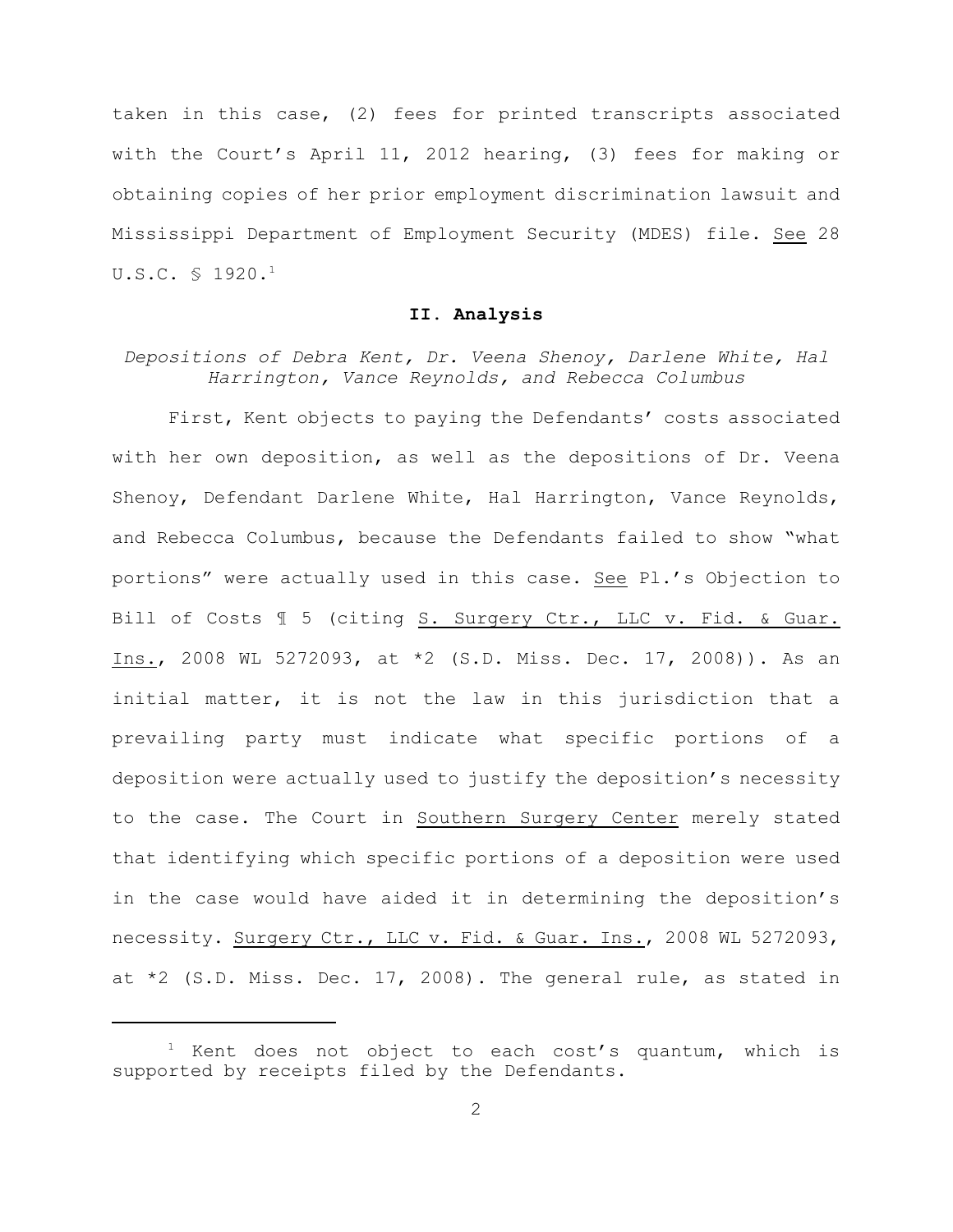Southern Surgery Center, is "to allow the recovery of [an] expense if the taking of the deposition is shown to have been reasonably necessary in the light of facts known to the counsel at the time it was taken." Id. at \*2 (quoting Copper Liquor, Inc. v. Adolph Coors Co., 684 F.2d 1087, 1099 (5th Cir. 1982), overruled on other grounds, Int'l Woodworkers of Am., AFL-CIO v. Champion Int'l Corp., 790 F.2d 1174 (5th Cir. 1986)).

Applying this rule, there is no question that all of the depositions to which Kent objects were "reasonably necessary" for use in this case. Id. The Defendants clearly had reason to depose Kent because she was the plaintiff in this case, see Myers v. Scales, 2002 WL 31431574, at \*1 (S.D. Ind. 2002), and the other depositions were noticed and taken by Kent, not the Defendants, making it entirely reasonable for the Defendants to attend the depositions and request transcripts. Not only were the depositions reasonable at the time they were taken, the deposition testimony was, in fact, actually presented to and used by the Court in its resolution of the case. Kent is well aware that the Court viewed and considered her video deposition at the summary judgment hearing held on April 11, 2012, at the United States Courthouse in Natchez, Mississippi. She is also presumably aware that the Court relied heavily on the deposition testimony of Dr. Veena Shenoy, Darlene White, Hal Harrington, Vance Reynolds, and Rebecca Columbus, in its Memorandum Opinion and Order granting summary judgment to the

3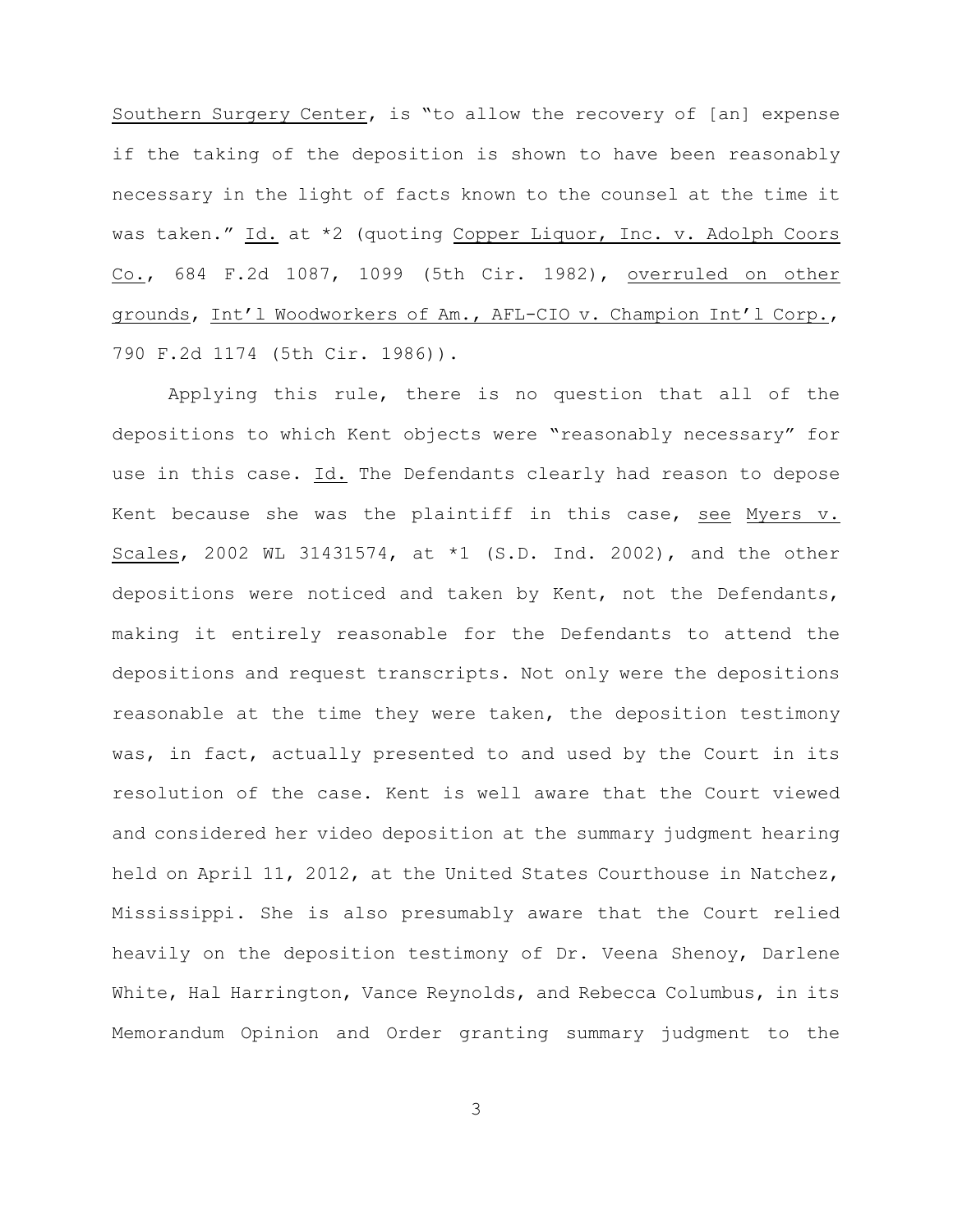Defendants. See generally, Apr. 30, 2012 Order. There is no merit to Kent's argument that the transcripts or video/audio recordings of these depositions were not reasonably necessary,<sup>2</sup> and therefore the Court will deny Kent's objection to the assessment of these costs.

### *Transcript of the Evidentiary Hearing*

Next, Kent argues that the cost for obtaining a transcript of the evidentiary hearing is "clearly not recoverable" but provides no explanation or legal authority to substantiate this conclusory assertion. See Pl.'s Objection to Bill of Costs ¶ 5. In contrast, the Defendants explain that (1) they requested the transcript in the event that the Court needed it and that (2) it was necessary to obtain a record of new testimony presented at the hearing in preparation for a possible trial. But they, like Kent, offer no legal authority for their position.

The Defendants' first argument can be summarily dismissed since the Court can obtain a copy of the hearing transcript free of cost pursuant to the Court Report's Act. See 28 U.S.C. § 753(b). But the Defendant's second argument has merit. In Holmes v. Cessna Aircraft Company the Fifth Circuit affirmed the district court's

 $2$  To the extent that Kent opposes costs associated with her deposition because it was a video deposition, the Court notes that 28 U.S.C. § 1920(2) was amended in 2008 to specifically provide for the recovery of "[f]ees for . . . electronically recorded transcripts." See, Illinois Cent. R. Co. v. Harried, 2011 WL 283925, at \*3 (S.D. Miss. Jan. 25, 2011).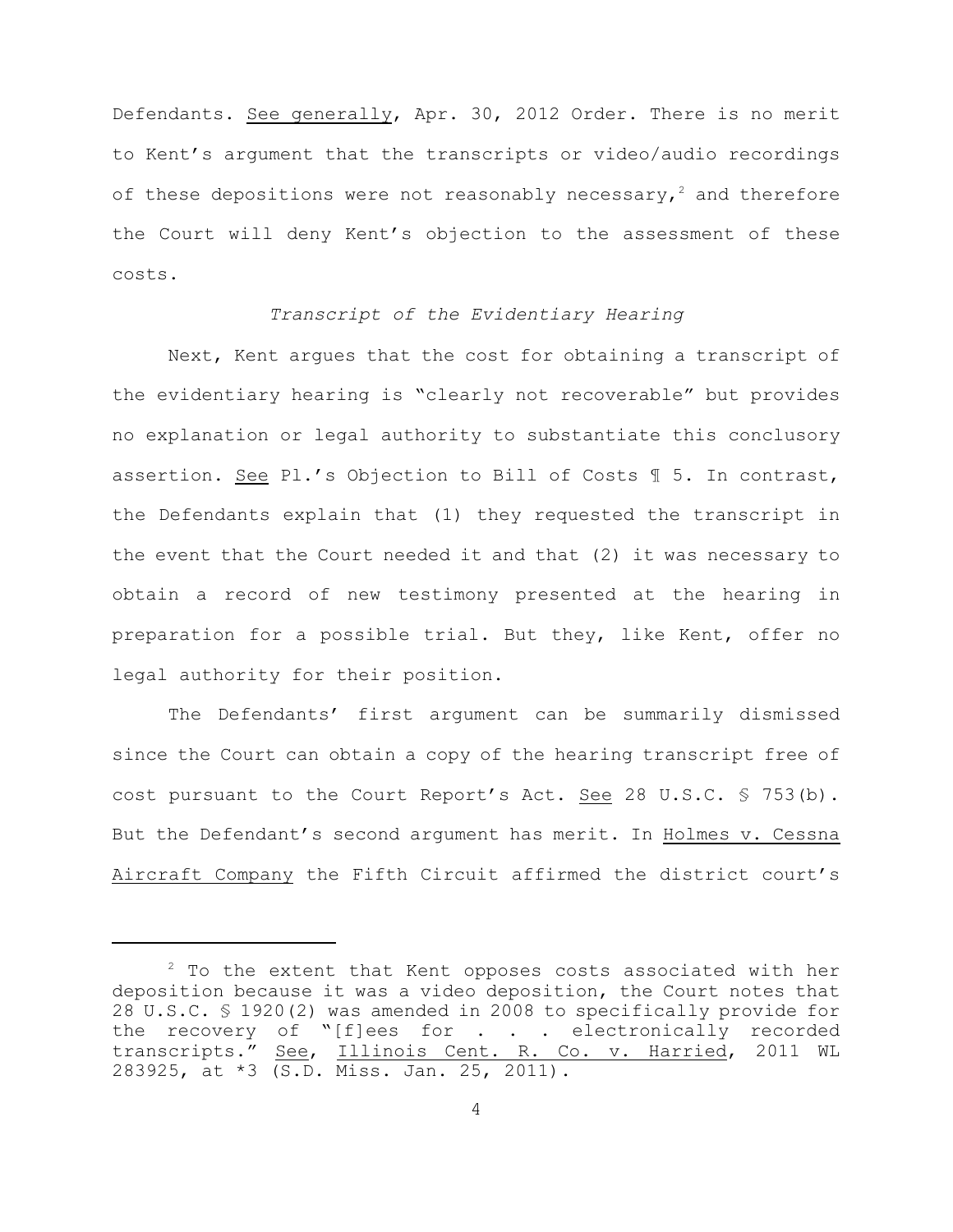award of costs for daily trial transcripts because they were necessarily obtained for use in the case. 11 F.3d 63, 64 (5th Cir. 2004). In reaching this decision, the Fifth Circuit drew a distinction between costs that were incurred "primarily for the convenience of the prevailing party" and those that were "necessarily obtained for the case." Id. at 54. Having conducted the hearing, the Court is cognizant of the fact that a live witness, Chris Jones, provided new and important testimony to the Defendants' case. In fact, the new testimony was referenced in multiple places in the Court's Memorandum Opinion and Order. Apr. 30, 2012 Mem. Op. & Order at 28 n.23, 29 n.26. Therefore, the Court accepts the Defendants' position that the transcript was "necessarily obtained for the case" and will deny Kent's objection to this cost.

## *Copy of Prior Lawsuit and Copy of Mississippi Department of Employment Security File*

Finally, Kent objects to the Defendants' retrieval fee incurred when they obtained a copy of Kent's prior employment discrimination lawsuit against her former employer and also the cost of obtaining a copy of her MDES file. In addition to challenging the appropriateness of these costs under the necessarily-obtained-for-use standard, Kent objects to the Defendants' procurement of the MDES file for the additional reason that she provided them with the file during discovery at her expense. The Defendants primarily argue in response that it was

5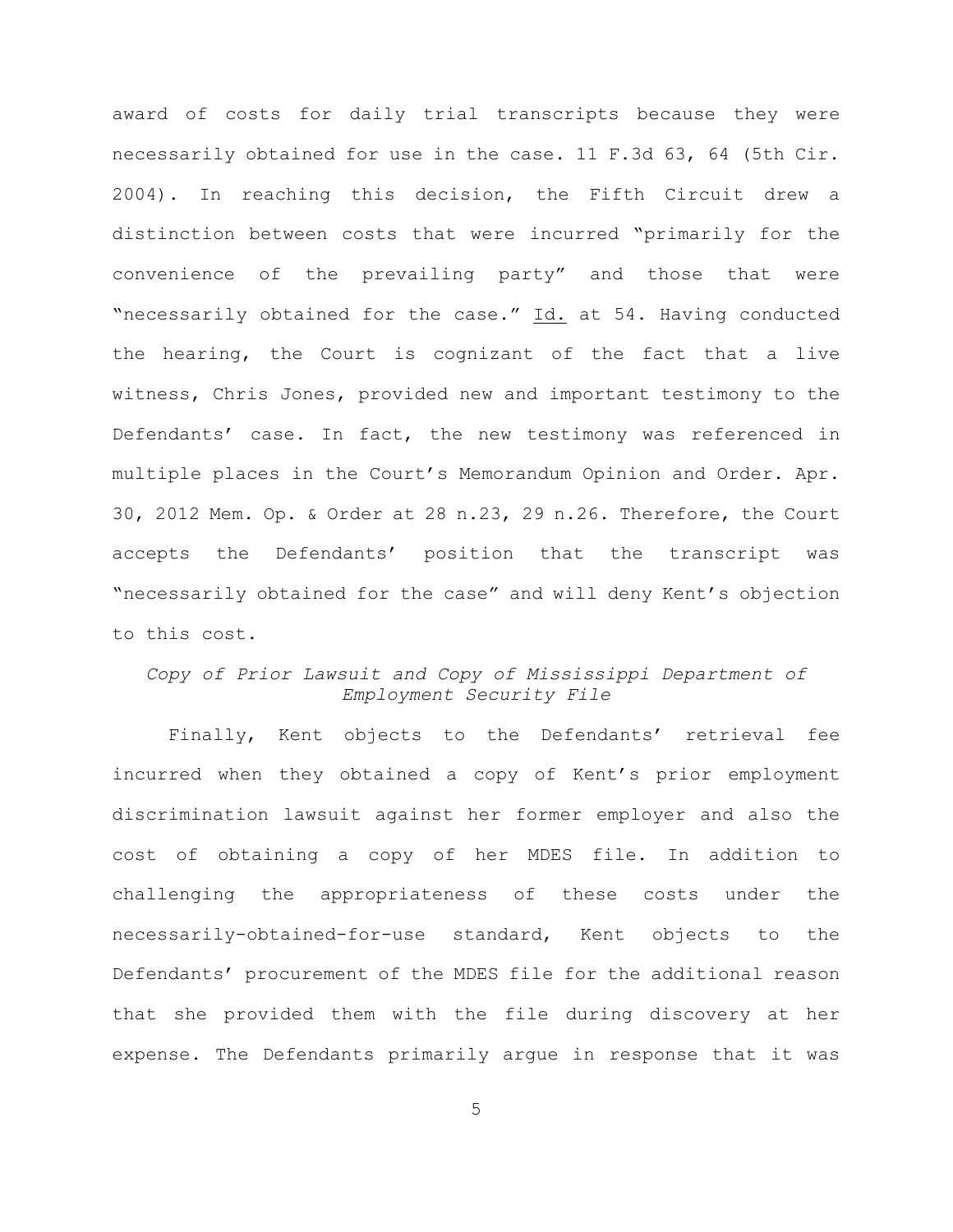reasonably necessary to obtain a copy of these records because both records could have contained testimony that may have been of use in the case. The Defendants also state that they are not required to rely on the documents produced by Kent during discovery.

The Court finds merit in Kent's objection to the retrieval fee. The Defendants have not convinced this Court that Kent's prior employment discrimination lawsuit had any bearing on the case. The Court understands how obtaining this record could be convenient, but does not believe this record was necessary to their defense of this case. Holmes, 11 F.3d at 64. Indeed, it is telling that the Defendants made no mention to the Court of this prior lawsuit. Additionally, the Court is persuaded by Kent's argument that she should not have to pay for a second MDES file. While it may be true as a general proposition that a defendant is not required to rely on documents produced in discovery by the plaintiff, the Defendants have not come forward with evidence or argument explaining why they chose not to rely on the file produced by Kent. Because it is not obvious on principle alone that obtaining a duplicate file was necessary to this case, the Court will also sustain Kent's objection to the assessment of this cost.

## **III. Conclusion**

Accordingly, **IT IS HEREBY ORDERED** that Plaintiff's Motion Objecting to Bill of Costs [**docket entry no. 111**] is **GRANTED IN PART AND DENIED IN PART**. The Court finds that the Defendants are

6